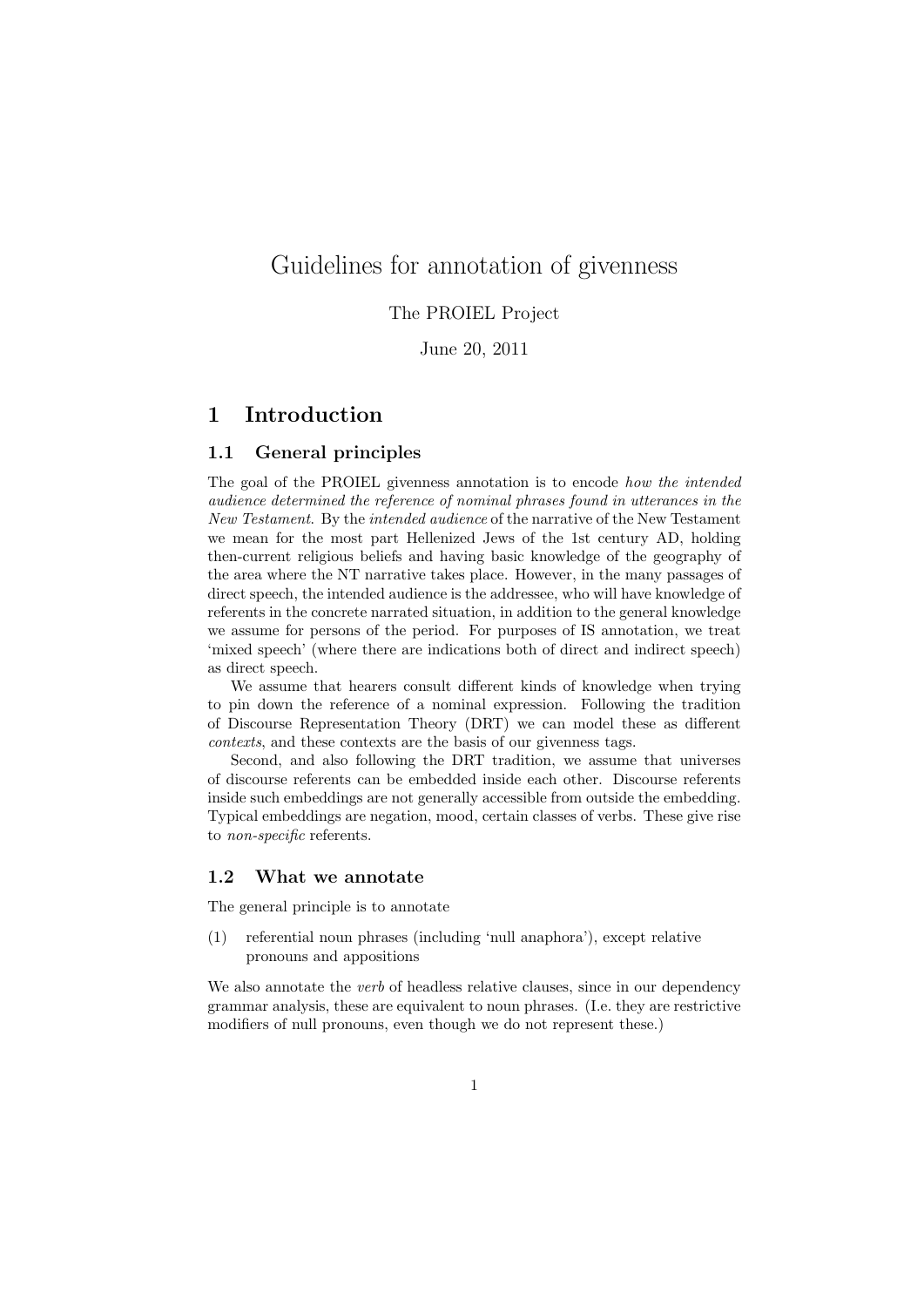There is one exception to appositions not being tagged, namely when they depende on interrogative pronouns in constructions such as 'Who has sinned, this man or his parents', where our syntactic analysis makes man and parents appositions on who. These are tagged nevertheless, as they are not really coreferent with their heads.

Also, note that although appositions do not get their own tag, they can influence the tag of their heads. For example, if an apposition is a dislocated generalizing relative clause ('Whoever does this, he. . . '), its head will get a quant tag.

Notice that not all NPs are referring expressions: idioms and idiom chunks are not annotated: examples are χρείαν 'need' in the expression χρείαν ἔχειν 'have need', i.e. 'need', or ὀνόματι 'by name' in the various naming constructions. Other expressions that we consider non-referring are 'right' in ἐκ δεξιῶν 'to the right of', 'day' in ἄχρι ἧς ἡμέρας 'until the day when', and many collocations with πρόσωπον, in particular πρὸ προσώπου + genitive.

In a complex NP there can be one or several referring expressions, see section 3. Although the annotation interface presents the tags on words, it is important to bear in mind that they really apply to phrases (dependency subgraphs). If in doubt about how the NP has been analysed syntactically, consult the syntactic annotation.

In addition to NPs we annotate zero anaphora (i.e. pro-dropped arguments), most often unexpressed subjects, but sometimes also objects or obliques.

From a semantic point of view, this means most of the referents we annotate are individuals in a large sense (including humans, animals, concepts, kinds etc.). However, some noun phrases will refer to entities which are often thought to be of a different semantic type, such as events, times and places. We do annotate these noun phrases as well, but such entities will only casually be annotated, since they are often referred to by verbs (for events) or adverbials (for times and places), which fall outside the scope of our annotation.

In such cases it is often the case that NPs are linked to other linguistic material which is not itself annotated. An example would be an adverbial meaning 'thereafter' which gets the tag ACC-inf and is linked to the preceding finite verb, since it refers to a time which follows the time of the preceding finite verb of the narrative. Similarly, a NP like 'in that place' could be old and linked to a preceding adverbial 'there', even though the latter is itself not tagged.

Relative pronouns are not tagged because their referent is always identical with the head of the relative clause. Possessive pronouns are not tagged (unless nominalized), but genitives of the personal pronouns are tagged.

In noun phrases with nominalizations (e.g. articles on prepositions, adverbs, or genitives with a non-genitive article), we tag the syntactic head (which in our dependency tree is the preposition/adverb/genitive) with the information status of the whole phrase. Notice that when the head is a genitive, as in τὰ Καίσαρος, the genitive also introduces its own referent, but we cannot capture this, so we tag Καίσαρος with the information status of the things of Caesar, not Caesar himself.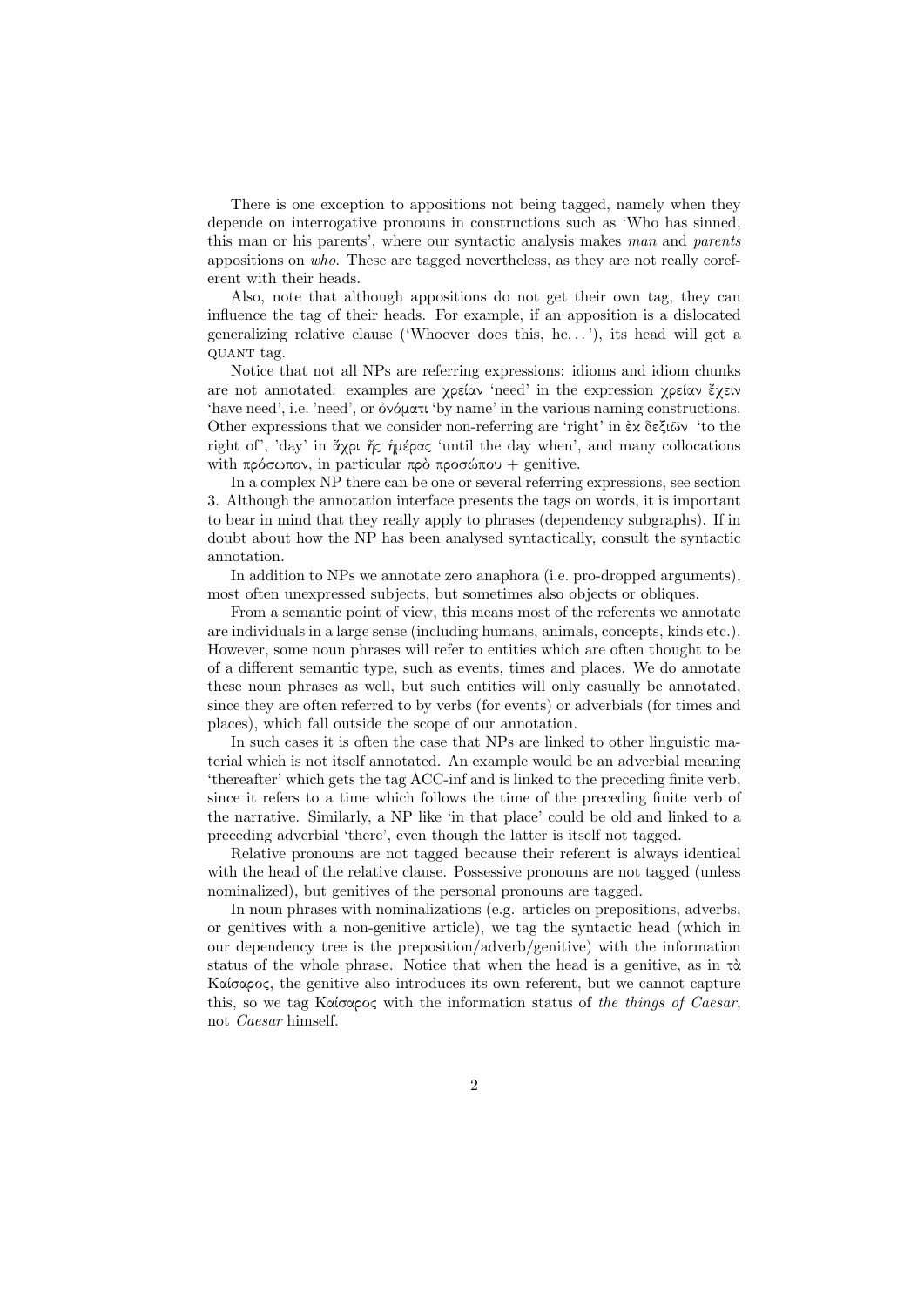### 1.3 Contexts of knowledge

We assume the following knowledge contexts:

- 1. previous discourse
- 2. environment context
- 3. conditional knowledge
- 4. encyclopedic knowledge

The *previous discourse* contains a number of discourse referents that have been introduced. Definite NPs and pronouns typically refer to these referents and the reference is found through anaphoric resolution. The real-world referent need not be known to the reader.

The *environment context* is the surroundings common to the speaker and the adressee. In written narratives, there is typically no clear environment common to speaker and adressee, so this context is of little use in establishing reference; but it is important in dialogue and direct speech, elements of the environment contexts are often referred to by deictic expressions.

Next there are 'shared assumptions' of speaker and addressee. These are of two kinds, one context containing *conditional knowledge* in the form of legitimate inferences, which license such definite NPs as 'I saw a man. The nose was red.'

Some of which are time- and place-independent such as 'people have noses', 'crowds contain people'. Others are more tied to the specific culture of the New Testament such as 'people have sins'.

Notice that these inferences are not necessarily predictive: the great majority of people have noses, but not all of them have mothers-in-law, and in 1st century Galilee, most of them would not have a house. When a mother-in-law or a house turns up with a definite article, although not previously introduced in the text, we still assume that the addressee will scan the text for a known referent from whom the relationship can be inferred.

The other kind of shared knowledge is encyclopedic knowledge: direct knowledge of referents such as 'the sun', 'Jerusalem', 'Messiah' and 'Galilee'. These are entities that the speaker can count on the addressee, i.e. any Hellenized 1st century Jew, to know.

Finally, the speaker can of course introduce new referents to the discourse, which were not previously available to the addressee.

## 1.4 Specificity

Some discourse referents are established inside embeddings, and their life-span is limited to the span of that embedding. In the simplest cases, the embedding extends to (part of) a sentence: 'Bill didn't see a unicorn. \*The unicorn had a gold mane.' or 'Every farmer who owns a donkey beats it. \*It is sad.' In other cases, the embedding is extended over several sentences, often by repeating the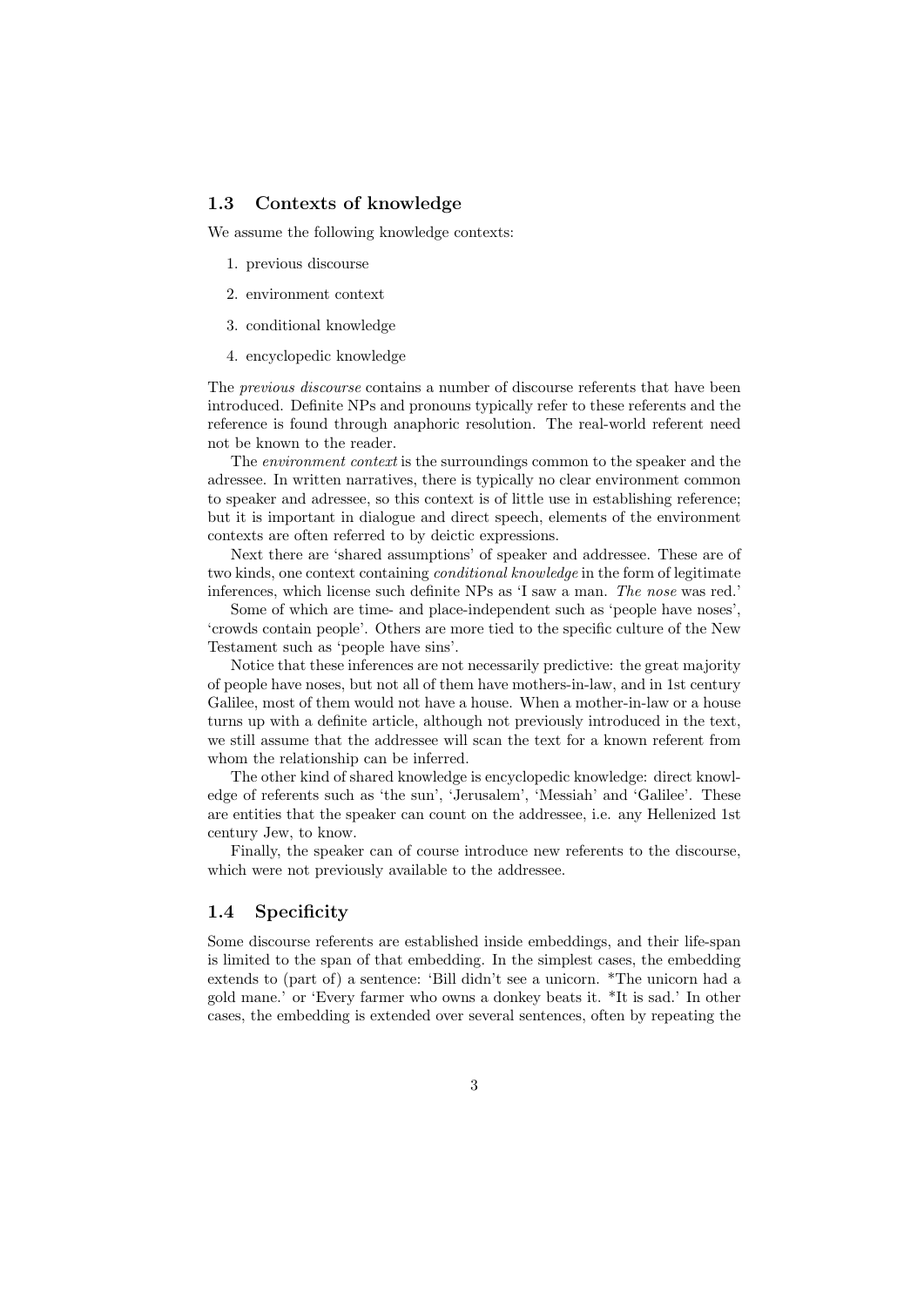embedding item or synonymous expressions. 'John wants a car. It should be red. \*It is outside his garage.'

Although natural language allows several layers of embeddings, our annotation scheme only makes a difference between referents that belong to the main discourse layer (and can be picked up at any time), and embedded referents, whether in nested embeddings or not. Embedded referents get one of our *non*specific tags.

Specificity is sometimes a understood as epistemic specificity, as 'a student' in 'A student cheated on the exam yesterday.' followed by 'We are all trying to find out who it was'. Under this view referents can be non-specific because they are not known to the speaker, although they do establish a referent in the main discourse universe. We do not treat these as non-specific.

## 2 The tags

## 2.1 General principles

The general principle of the annotation is very simple: We annotate according to the context where the referent is available to the addressee:

| tag        | context                              |
|------------|--------------------------------------|
| OLD.       | preceding discourse                  |
| $ACC-STT$  | available in the discourse situation |
| $ACC-INF$  | inferrable from preceding discourse  |
| $ACC-GEN$  | encyclopedic ('world') knowledge     |
| <b>NEW</b> |                                      |

kind is used for generic referents, such as 'the lion' in 'The lion has a mane'. Such referents are also generally available from encyclopedic knowledge, but since they are of a different type (kinds rather than individuals) they get a special tag.

Similar principles, with some exceptions, hold for the non-specific tags, as we will see in section 2.4.

## 2.2 Specific referents

## 2.2.1 Old

OLD means that there is an expression in the preceding discourse which refers to the same referent as the element which receives the OLD tag. 'Preceding discourse' is here taken to mean the preceding text of the same book (but not necessarily the same chapter) of the New Testament.

There is a special subtag OLD-INACT which should be used for elements which are present in the preceding discourse, but too far away to appear in the window the annotator is presented with. Currently the limit is set at 13 sentences, a measure that may be adjusted when we have experimented more with the data. In such cases, the annotator must decide whether the referent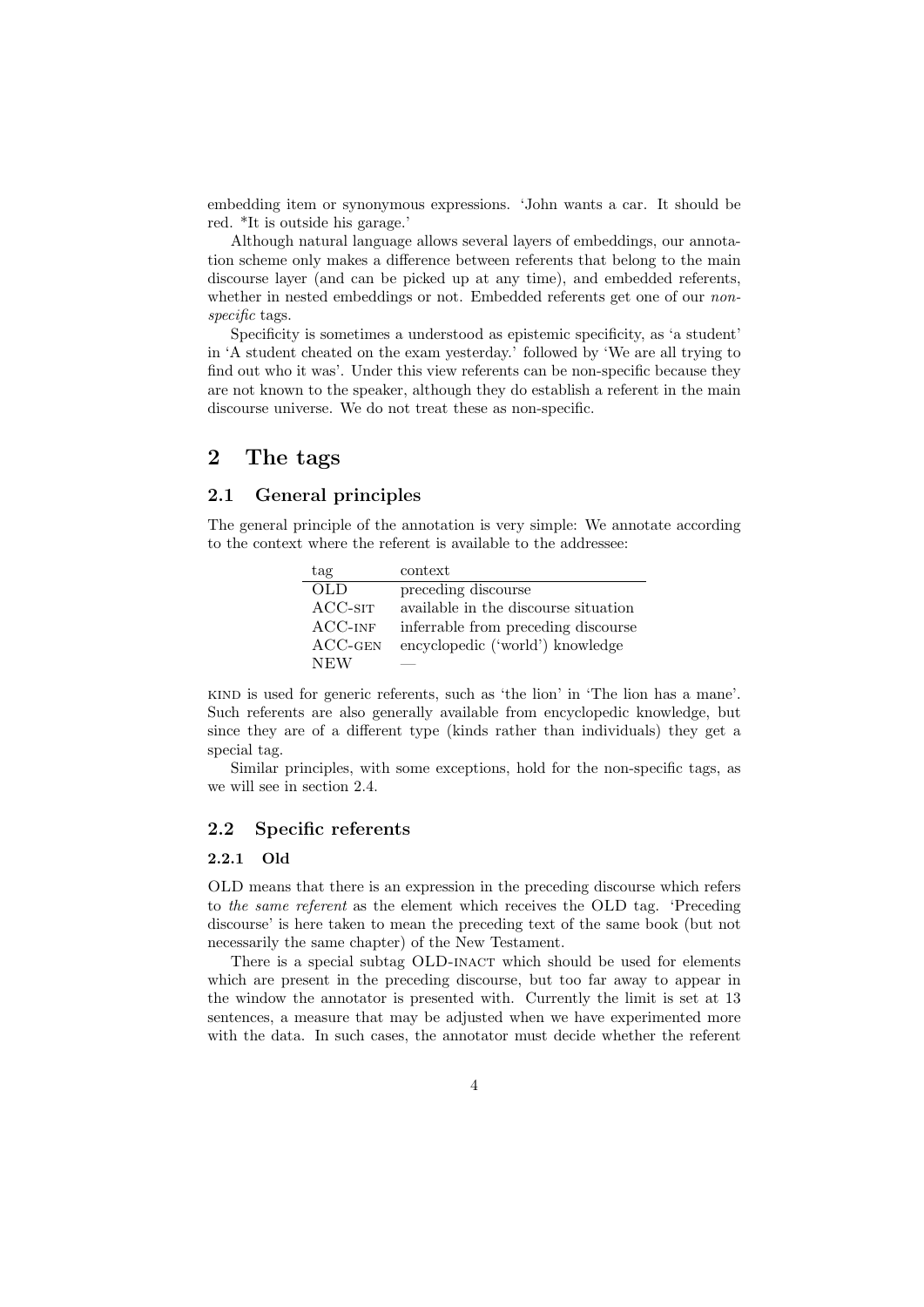is in fact introduced anew or presented as old information, as a continuing participant in the same strain of narrative. The latter is most often the case with the important characters of the NT, such as the main disciples, but it may also be the case with frame elements such as places. An example is Jerusalem in the Easter tale, where much of story revolves around Jesus entering, leaving and reentering Jerusalem. Another example is the recurring boat in which Jesus and the disciples travel around in Galilee.

When a recurring referent is judged to be introduced anew, ACC-GEN is usually the best option. Recurrent characters must normally be considered generally known. Some characters do not participate in storylines of their own, but are instead invoked repeatedly, such as Moses, various prophets, and even God himself. For such characters, ACC-GEN, rather than OLD-INACT is the right choice.

OLD elements which are not inactive should receive an anaphoric link which points back to the previous mention of the referent. In cases where the preceding mention was a coordinated phrase, the link should point back to the nearest member of that phrase. If the anaphor summarizes a longer stretch of discourse, e.g. when a whole speech is referred to as 'his words' or 'this parable', we link to the last finite verb in that stretch of discourse.

There are some cases where referents are OLD but it is not really possible to link it to any previous material nevertheless. This can happen for example with temporal expressions like 'it came to pass in those days', where 'those days' are the ones being narrated in the context, but not necessarily referred to with a previous referring expression.

The personal pronouns 'you' and 'I' are always considered old, except when we have speech direct towards a general public, such as in commandments and moral advice. For the annotation in these cases, consult section ??.

There may be doubt whether two expressions are really coreferential, as in cases where Jesus and the disciples are intermittently together and apart. In these cases the coreference analysis should be preferred.

#### 2.2.2 Acc-gen

The ACC-gen tag is used on elements which are not present in the preceding discourse but which are known and idenfiable to the adressee, e.g. 'the Pope'. Notice such referents must be unique in order to be identifiable.

What we consider generally known referents for the original public of the New Testament is of course dependent on our interpretation of their beliefs and knowledge. In particular, we consider that many religious concepts were known, so διαβολος is ACC-gen. 'An angel' is not, however, since there are many angels. The cities and areas of Galilee, Judea and the surrounding regions are also considered generally known.

It is enough that the speaker can assume that the adressee is familiar with and able to identify the referent: in direct discourse, for example, knowledge that is common to the participants in the discourse will be ACC-gen, even if they are not generally known to the intended readers.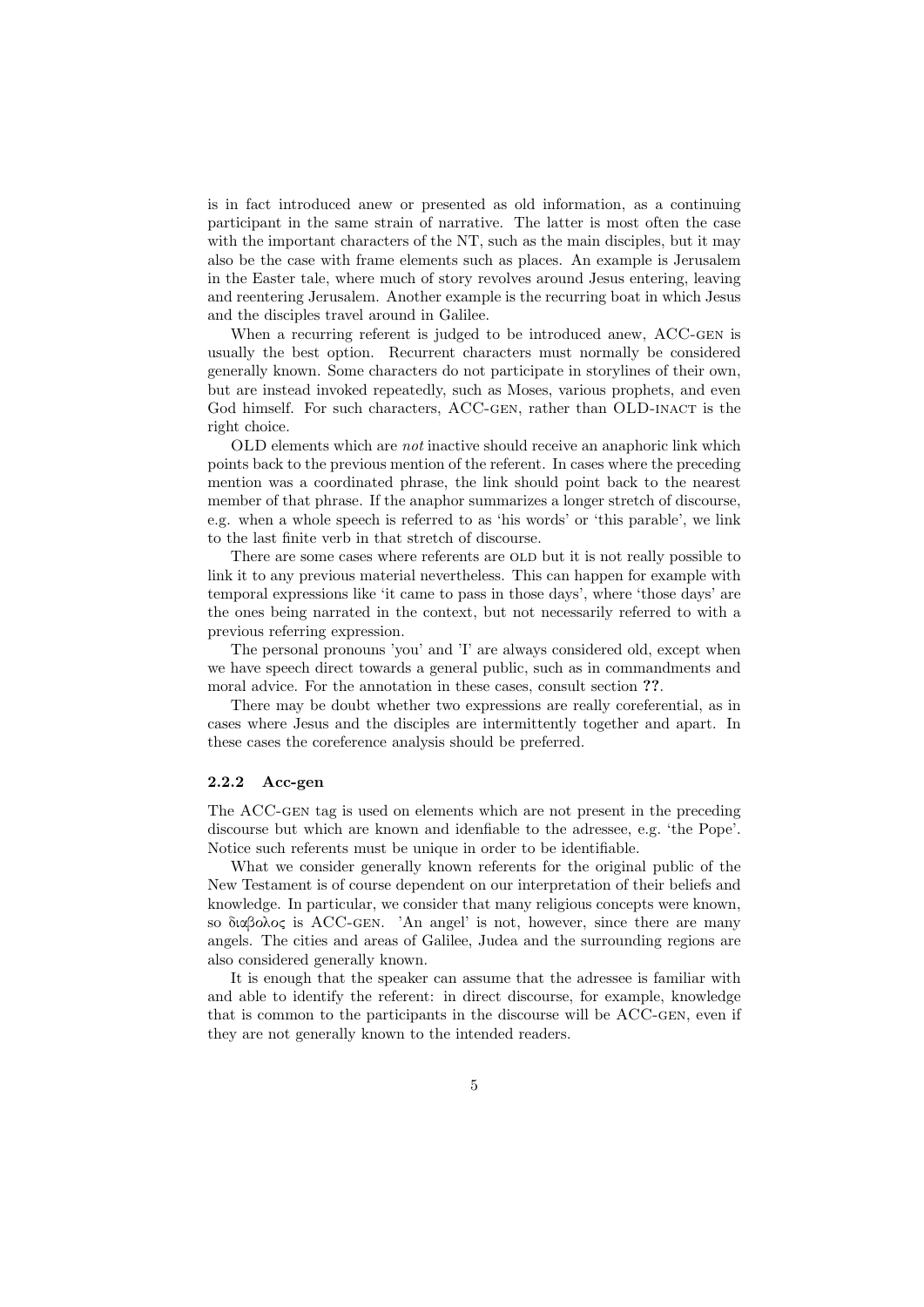Plural groups pose special problems in that they can be confused with kindreferring NPs. Consider the NP the prophets. This can refer to a known group of prophets (say the group of prophets that are acknowledged within a religious tradition, such as those who have their own book in the Old Testament). This is a uniquely identifiable group, which should get the ACC-gen tag. If in doubt, annotators could ask themselves whether it would make sense to subsitute a list of referents for the plural NP. For kind-referring NPs this generally does not make sense.

Here is a list of concepts which we take as generally known:

- God
- (the) eternal life
- the devil
- the Evil
- $\bullet$  Easter  $\ldots$

#### 2.2.3 Acc-inf

ACC-inf are elements which are inferrable from the preceding discourse via defeasible inferences like 'people have ears', 'grown men have a mothers-in-law'. Generally inferences from humans to body parts, clothing (including footwear!) and family members are valid, as well as inferences which build on religious beliefs such as 'people have sins'; 'demons are a general problem' and so on.

There are also inferences based on part-whole or whole-part relationships. If the text mentions Simon, and then uses a plural pronoun to refer to Simon and some (previously unmentioned people) the pronoun will be tagged as ACC-INF.

A particular case is inferences between unique elements, such as Paris and the Eiffel tower, Galilee and the Gennesareth see, Jerusalem and the temple and so on. Often both members belong to the encyclopedic knowledge of the public, but we rank the ACC-inf tag over the ACC-gen tag and use it to signal the relationship.

Inferences should be textually licensed, ie. they should start from something which is present in the text: this is not necessarily a referent, and not always a single word, but still something present in the text. We do not recognize inferences based on narrative patterns, implicit situation types etc. In particular, the similes often assume a situation without presenting it properly in the text: 'The light does not come to be put under the bucket or under the bed'. We should not, in such cases, assume a situation with buckets, lights or beds available or inferrable, since no such situation has been presented.

Similarly, parts of the narrative in the NT are rather predictable, e.g. when Jesus arrives at a new place we may 'infer' (in a non-technical sense) that there will be people in need of healing there. But we should not use the ACC-INF tag in such cases unless the inference is licensed by some element present in the text.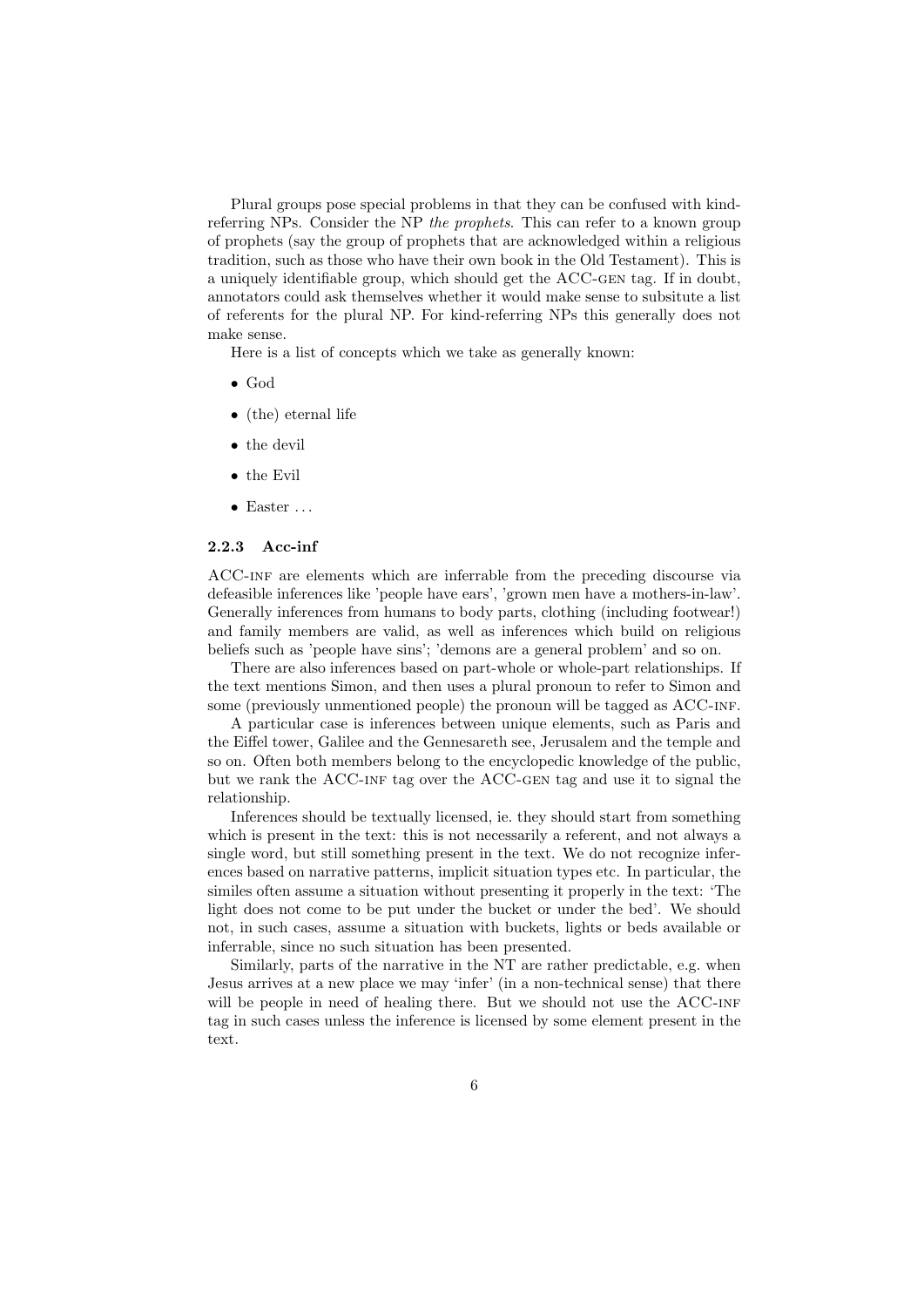On the other hand, there are items that are predicable not from the narrative structure of the NT, but from 'world knowledge': in a city, there will be some dogs; in a region, there will be some synagogues; and so on. These *can*be ACC-**INF** 

No element should be considered inferrable from its own dependent: an inference should always be licensed by something outside the phrase, and dependents which are referential expressions should receive their own tag. If an element is inferrable from its own dependent, but this dependent is previously mentioned in the text, we use a special kind of annotation, see section 3.1.

Since ACC-inf elements must be textually licensed, they should receive an anaphoric link pointing back to the element which licences the inference. This is the only exception from the rule that links are interpreted as coreference links.

#### 2.2.4 Acc-sit

ACC-sit elements are elements which are available in the real world context surrounding the discourse. In a narrative there is no such context, since narrator and reader are in different places. But in direct speech we often find (implicitly or explicitly) deictic elements, which are tagged as ACC-SIT.

Sometimes, the tracking of a referent involves inference from an element which is present in the situation, ie. a combination of deixis and inference. An example would be someone pointing to a car and saying 'The battery is dead.' We count such elements as acc-sit as well, since this is the smaller category.

Cataphoric expressions in direct speech are treated as 'mental deixis' and given the ACC-sit tag, in examples such as: 'Do you not know this, what David did when he was hungry?'

## 2.2.5 New

New elements are elements which are not present in the preceding discourse, nor inferrable from the preceding discourse, pointed out through deixis or generally known.

The label covers two different phenomena: Firstly, elements which are explicitly presented as new via various constructions. These typically do not take the article. Secondly, the label covers elements which are 'imposed' on the reader via accommodation. These are typically long definite expressions, descriptions which make it possible for the addressee to 'construct' a corresponding referent.

### 2.3 Generic referents

### 2.3.1 Kind

Generic expressions are annotated as KIND. These are phrases such as 'prophets' in 'Prophets wear sandals'. It is not always easy to tell whether an NP is kind-referring, or refers to a unique group ('the prophet of old times') or is a non-specific plural. A kind-referring NP can generally not be replaced by a list of referents: 'Prophets wear sandals' means something different from 'Jesaiah,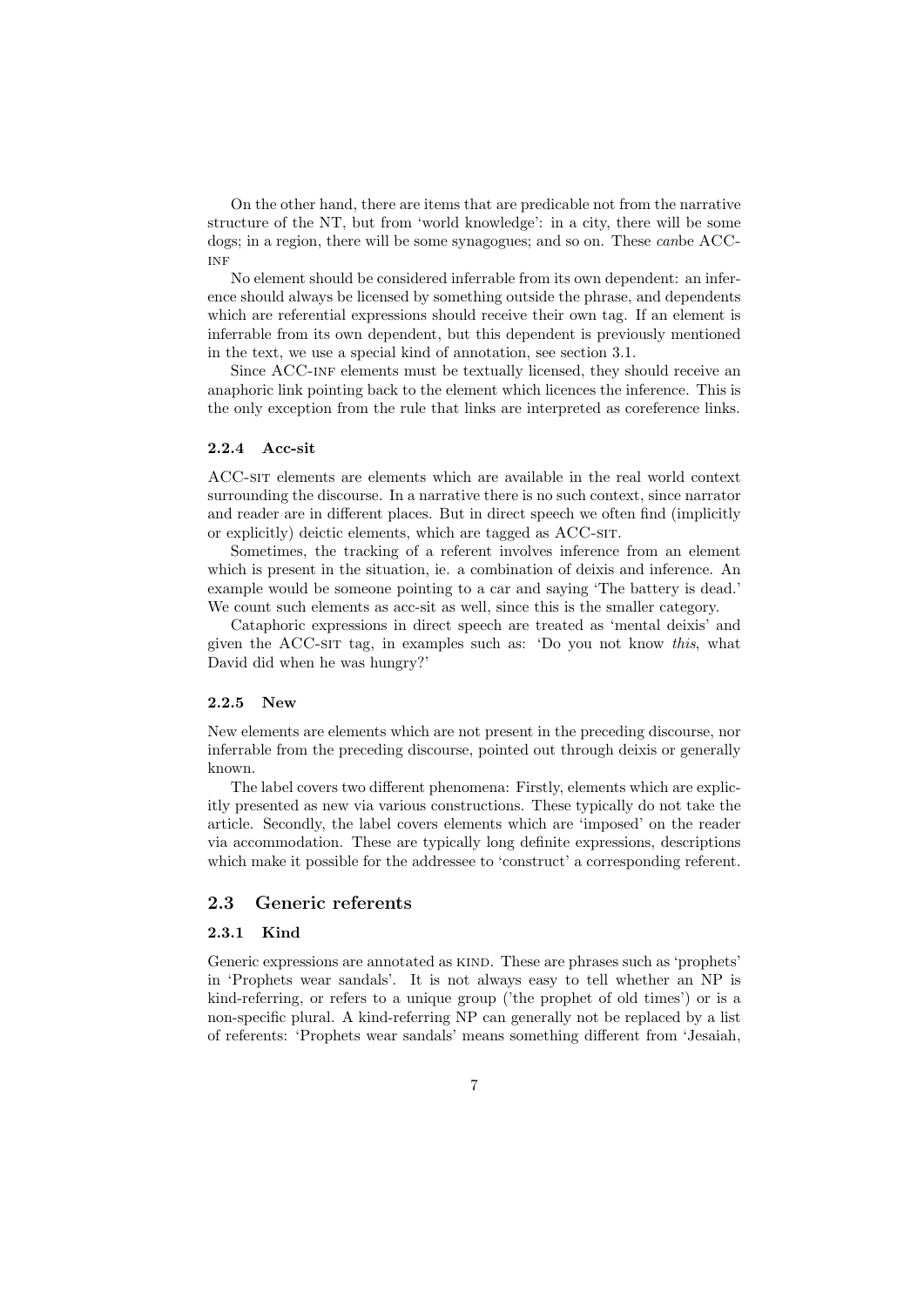Eliah, ... wear sandals.', as it is a generalization which applies to all 'potential prophets'.

For the boundary between kinds and non-specific (quantified) NPs, see section 2.4.1.

KIND referents which are picked up get the OLD tag. (This may change later.)

kind is also used for abstract concepts such as 'death', 'illness', names of specific illnesses and so on, when the reference is to the general concept. However, these concepts are typically 'instantiated' in specific situations, e.g. when 'someone meets his death'. These uses are tagged with specific tags.

It is sometimes difficult to draw the borderline between such concepts and unique concepts, which are always identical and generally known, so that they get the ACC-gen tag. Examples here are 'eternal life', 'festival of easter' (implying that it is in some sense 'the same easter' which arrives every year).

NPs containing 'such' (τοιοῦτος) will in most cases be kind.

Kind-referring NPs in cases of contained bridging are treated as other cases of contained bridging, i.e. new + anchoring. TODO: check in Sermont of the Mount

## 2.4 Nonspecific referents

Nonspecific referents are those which only exist inside certain embeddings, such as negation, modality, quantification etc. They cannot be referred to from outside this embedding, which is therefore called an opaque context. An example if found in Luke 8:16

(2) No one lights a lamp and hides it. Οὐδεὶς δὲ λύχνον ἅψας καλύπτει αὐτὸν

The lamp can be referred to by a pronoun inside the scope of the negation. But outside of negation, e.g. in the next sentence, it does not make sense to use a pronoun *it* to refer to the lamp which no one lights. So, a lamp/ $\lambda$ ύχνον is non-specific and cannot be picked up in the following discourse. So it gets the NONSPEC tag. However, it can be picked up inside its own embedding, in which case we use the tag NONSPEC-OLD. In a similar way, there can be inferences from a non-specific referent inside an embedding:

(3) "No one sews a patch of unshrunk cloth on an old garment. If he does, the new piece will pull away from the old, making the tear worse.

The second sentence continuous the embedding created by the negation in the first one, and the tear clearly belongs to the mentioned old garment, so it should get the NONSPEC-INF.

Notice that interrogative pronouns and negative pronouns will always get a nonspecific tag.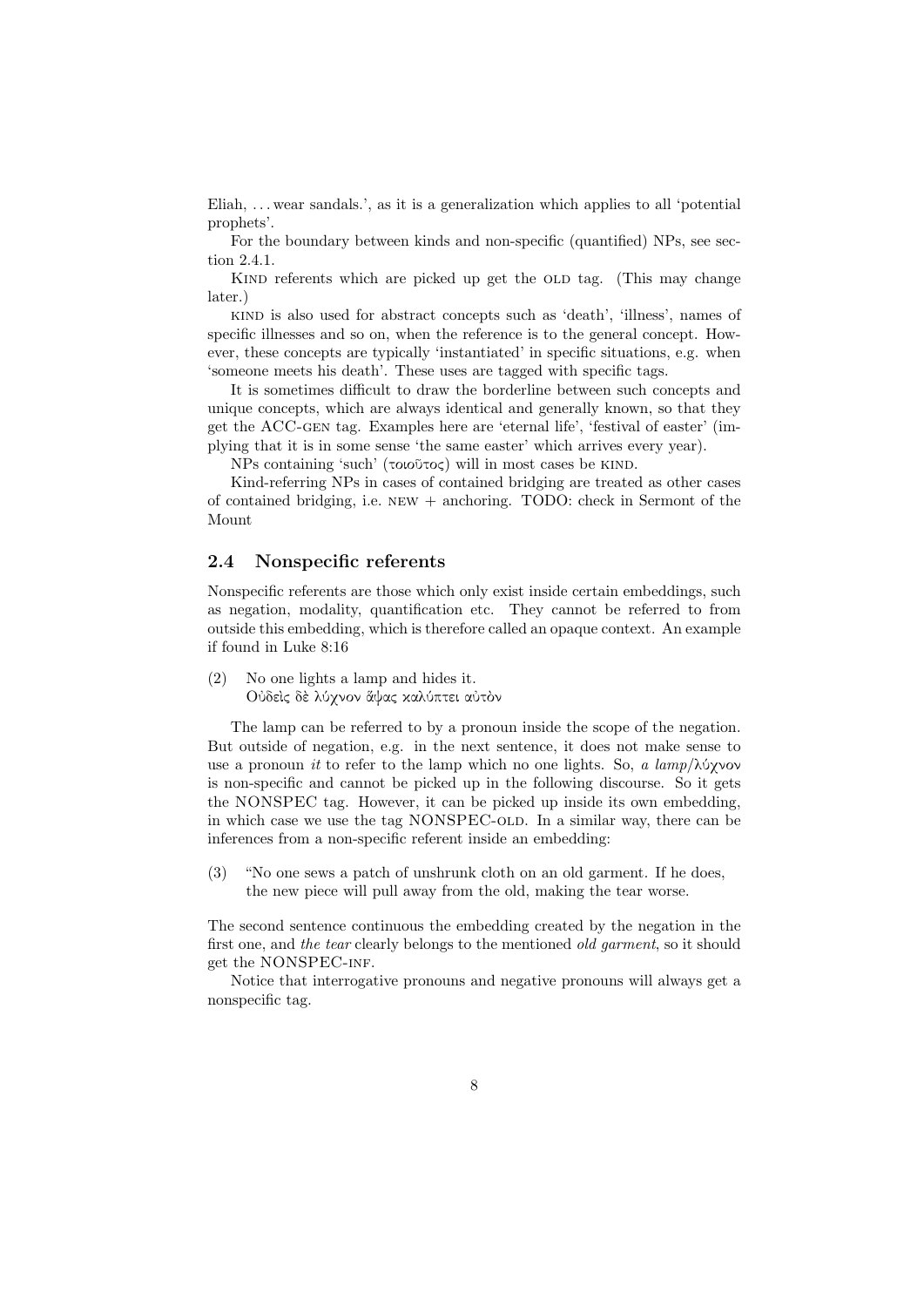#### 2.4.1 Quantification and delimitation of non-specific referents

We distinguish two basic types of non-specific referents, the quantifier restrictions and 'the rest'.

Quantifier restrictions are the words which determine the range of the quantifier, such as students in

(4) All students love a professor

Here, *students* is tagged as a QUANT, whereas professor is NONSPEC on the reading where it varies with the student which professor they love; or new, if professor outscopes the quantifier and all students love the same professor.

There are clear formal criteria for what we consider quantifier restrictions: the noun must appear in either a quantifying construction or be modified by a quantifier. The following constructions can be (and mostly are) considered quantifying:

- headless relative clauses
- substantivized participles with a definite article (and without specific reference)

The following words are consider quantifiers:

- πολύς
- πᾶς
- τοσοῦτος
- πόσος

In cases where the restrictor is just implicit, the quantifier itself will be the syntactic head of the phrase and therefore get the QUANT tag. Notice that it is possible to link from quantified expressions back to antecedents which refer to the same referent, e.g. the people. . . and all the men. Such links do not necessarily express coreferentiality, but can also be inference links, e.g. in the house...all the inhabitants.

If there are further mentions of the NP which serve as the quantifier restrictor, they should be linked back to the previous specific instance, skipping the quant-tagged NP, e.g. the crowd is linked to the people in the people. . . and all the men  $\dots$  the crowd. If, on the other hand, there are new quantifications over the same domain, the second quantified NP also gets a quant tag, but is linked back to the previous quantified phrase.

However, more often than not in such cases, there is no mention of the referent before the quant-tagged one: instead, a referent is introduced with a quantified expression, and the text then goes on to talk about this referent in a specific manner. In such cases, the NON-SPEC OLD tag is used for all further mentions in the same sentence; if there are mentions in later sentences, a specific referent is introduced via inference from the last mentioned quantified phrase.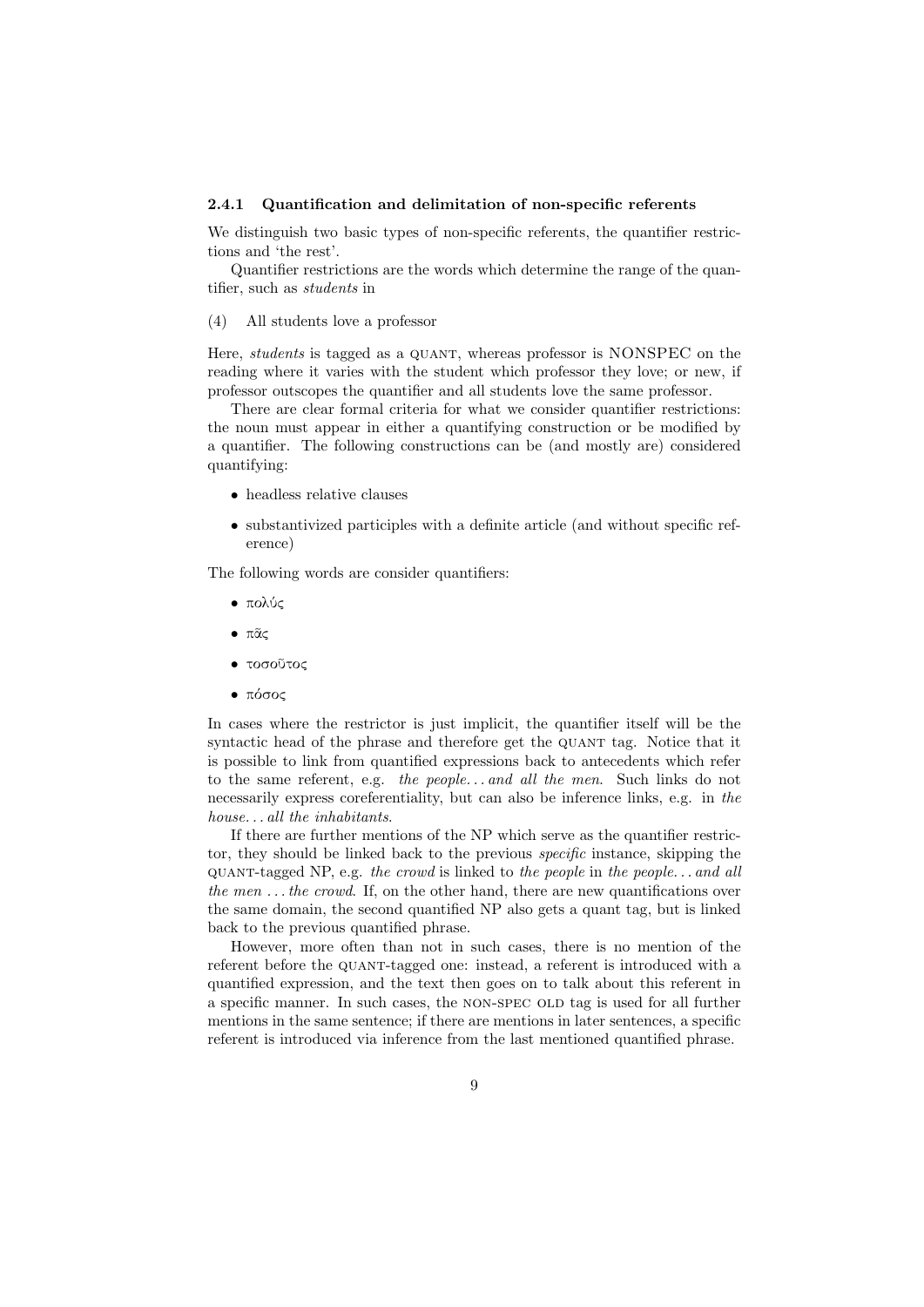We now turn to the other non-specific tags. The most difficult problem is the treatment bare plurals and bare singulars of mass noun. In Greek, these are ambiguous between a specific and a non-specific reading. As a test, the annotator can ask whether it makes sense to add 'certain' to the translation (or for mass nouns, 'a certain amount of'). If so, the NP should get a specific tag. This test will not always yield conclusive answers. When it doesn't, the annotator should simply check if the NP gets picked up in the following discourse (i.e. in a new sentence, or in the same sentence, but with a different syntactic function). If yes, it should get a specific tag; if no, a non-specific tag. NPs that have a cardinal numeral are treated like bare plurals.

In other cases it is uncertain whether a (often singular) NP is kind-referring or non-specific. Consider the following pair:

- (5) If man lands on the moon, it will be a great step forwards.
- (6) If a man lands on the moon, it will be a great step forwards.

man in 5 is kind-referring, but a man in 6 is non-specific. The semantic difference here is subtle, since mankind cannot land on the moon without some invidual man landing on the moon. However, the article resolves the issue, since indefinites are not normally kind-referring in English (except on a taxonomic reading). In Greek, on the other hand, there is no indefinite article, and much less is known about the formal expression of generic NPs. In such cases, the annotator should ask whether the NP is in anyway referentially dependent on another element of the sentence. If not, it should get the kind tag; else, a non-specific tag.

The same reasoning can be used for plural NPs:

(7) John the baptist wandered in deserted places

The 'deserted places' is here referentially dependent on 'John the baptist' in the sense that it denotes those deserted places in which he wandered. In other words, the sentence can be paraphrased:

(8) It is generally true of John the Baptist that he wandered in deserted places

and not

(9) It is generally true of deserted places that John the Baptist wandered in them

which would be the reading where 'deserted places' were kind-referring.

#### 2.4.2 Verbs that create opaque contexts

Here is a tentative list:

• λέγω (say)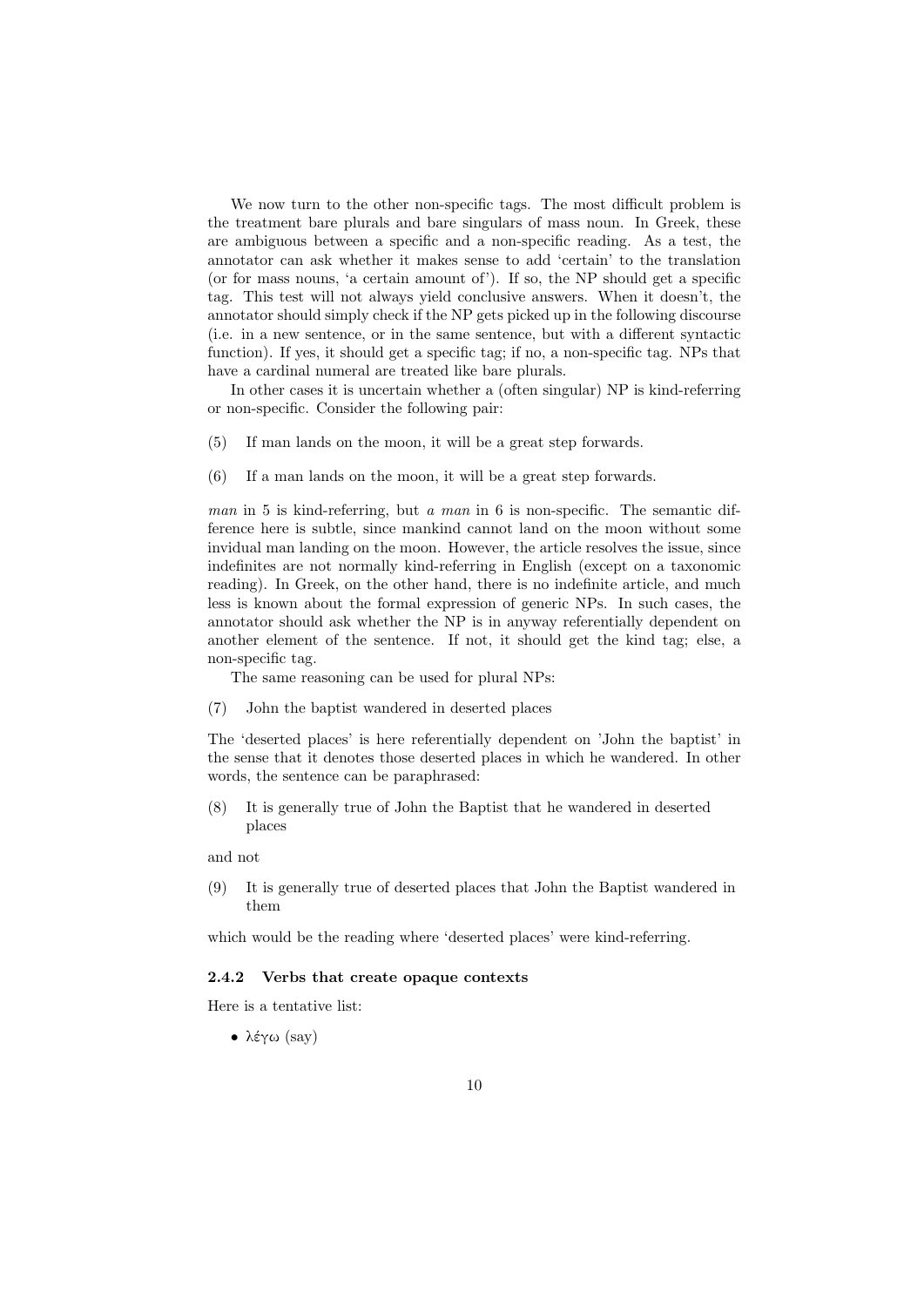- ποιέω (make)
- ὁράω (see)
- οἶδα (know)
- λαλέω (speak)
- ἀποκρίνομαι (answer)
- λαμβάνω (take)
- πιστεύω (believe)
- θέλω (desire)
- γινώσκω (know)
- εὑρίσκω (find)
- $\bullet$  έσθίω (eat)
- γράφω (write)
- ἵστημι (stand)
- ἀφίημι (send away)
- ἀποστέλλω (send away)
- ζητέω (seek)
- ἀγαπάω (love)
- αἴρω (lift up)
- κρίνω (select)
- τίθημι (put)
- φοβέω (be afraid)
- γεννάω (become the parent)
- πέμπω (send)
- ἐρωτάω (ask)
- αἰτέω (ask)
- κηρύσσω (announce)
- μαρτυρέω (be a witness)
- δοκέω (think)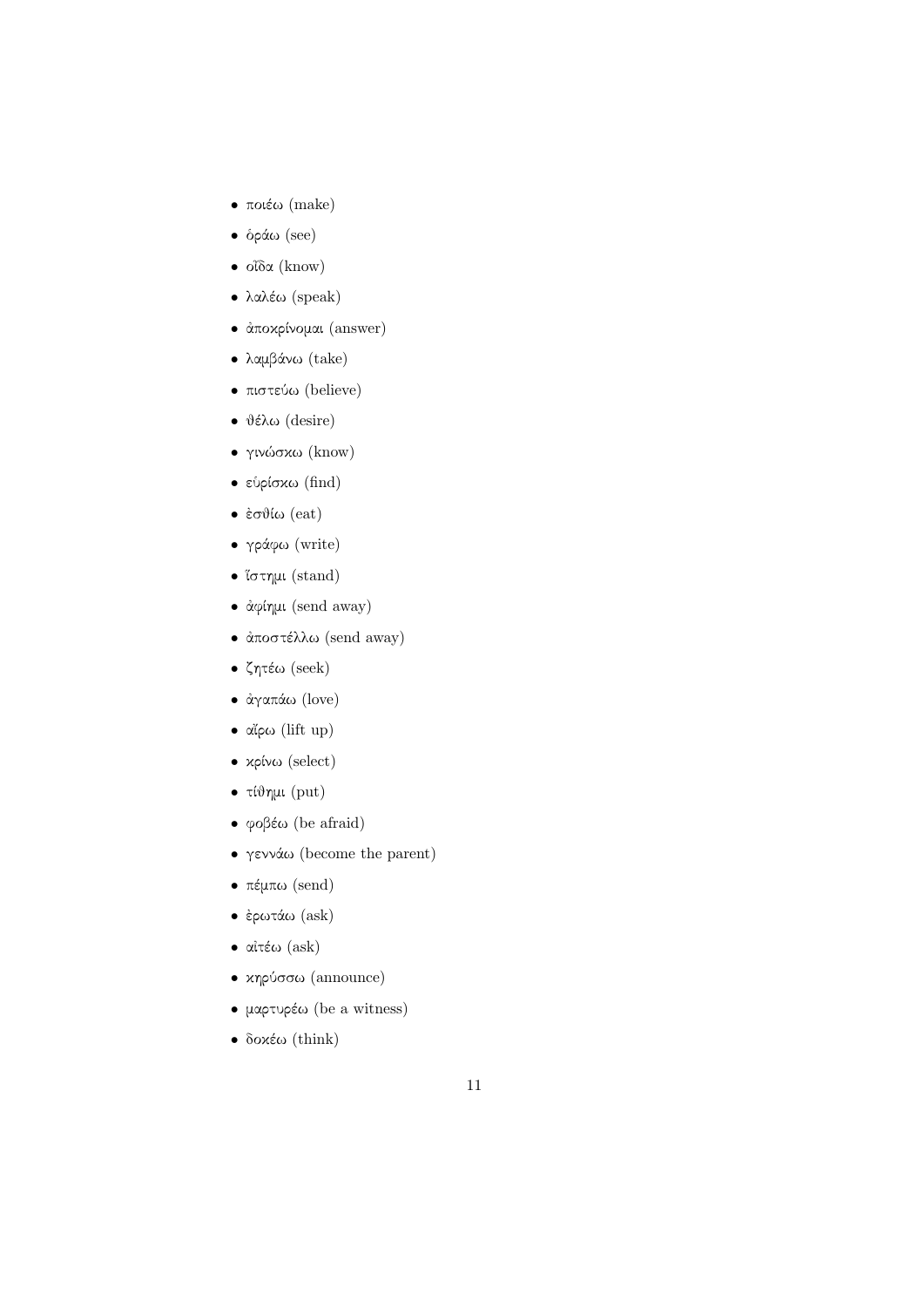- ἐπερωτάω (ask)
- φέρω (bring)
- θεωρέω (see)
- δοξάζω (praise)
- προσκυνέω (worship)
- $\bullet$  πείθω (convince)
- διώκω (harass)
- θαυμάζω (be impressed)

## 3 Complex NPs

By complex NPs we mean NPs that contain one or more other NPs, such as the brother of John the Baptist. In most cases, each of these NPs get their own tag, but not always.

In many cases, the dependent NP is in some way known to the hearer and thus serves to identify the referent of the head (the man's ears). These are treated in section 3.1. In yet other cases it merely serves to specify a type. These can often be translated with possessive compounds in English. Examples are σπήλαιον λῃστῶν 'a thieves' den' and τρυμαλιᾶς τῆς ῥαφίδος 'a needle's eye'. Notice that, unlike in English, the depedent can take a definite article and is thus a full NP and not an N. Nevertheless, such NPs seem non-referential and should not get a discourse tag.

The distinction between dependent genitive NPs that help identify their head and those which specify the type of the head is not always clear in Greek. To simplify matters, we have decided to treat all NPs that would otherwise be kind-referring as type specifiers. They therefore do not get a tag, even in cases where they could seem refential, such as θεὸς νεκρῶν 'God of the dead'. Also cases like χώραν Γερασηνῶν 'the country of the Gerasenes' only get one tag, since the genitive is kind-referring. This principle holds for genitives that are ATR or PART dependents of other nouns. Although they are not themselves tagged, these dependents can still influence the choice of tag for their heads.

Notice the special treatment of NPs that have the same reference as their heads and precede their heads, such as ἑαυτοῦ in ἀφ' ἑαυτοῦ λαλῶν. It would be counterintuive to tag this as new (and its head as old and anaphorically pointing to it). To avoid this problem we simply refrain from tagging such NPs.

Finally, there are some special genitive constructions where the genitive does not get a tag, see section 3.2.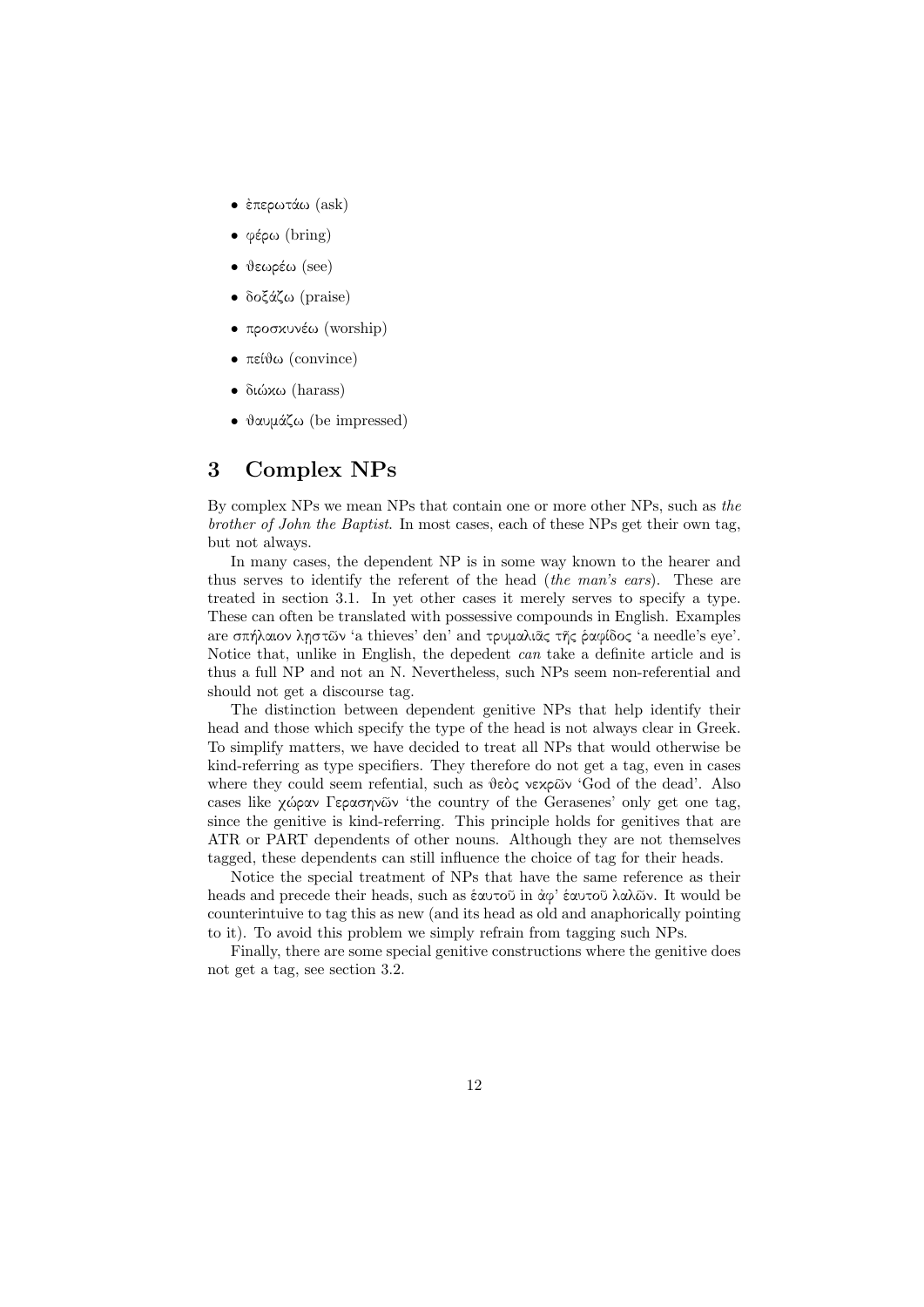## 3.1 Contained bridging

If a referent which has not previously been mentioned is expressed by a complex NP which contains info-taggable dependents (excluding those inside appostions), special rules apply. We need to capture the fact that the NP itself contains the material necessary for the identification of the referent, so we use the NEW tag - even if the referent is also inferrable from something in the context. The relevant dependents are then tagged with their appropriate tags. Consider the following example:

(10) καὶ ἀπολαβόμενος αὐτὸν ἀπὸ τοῦ ὄχλου κατ' ἰδίαν ἔβαλεν τοὺς δακτύλους εἰς τὰ ὦτα αὐτοῦ 'He  $(=$  Jesus) took him aside from the crowd and put his  $(=$  Jesus') fingers in his  $(=$  the man's) ears'

To establish the referent of τοὺς δακτύλους we need to link it to a previously mentioned referent, so this is an ACC-inf. In τὰ ὦτα αὐτοῦ, however, this linking has been done for us (apart from the fact that we need to establish the referent of αὐτοῦ first, but that is another matter), so the NP provides the information we need and is considered NEW.

Three more points are worth making in this connection:

- 1. We only use this style of tagging if there is a licit inference from the dependent's referent to that of the head. F.ex. σκιὰν αὐτοῦ is OK since things have shadows, θυγάτριόν μου since many people have daughters, τὸ θυγάτριόν μου since many people have only one daughter. By contrast, consider
	- (11) ἄφες πρῶτον χορτασθῆναι τὰ τέκνα· οὐ γάρ ἐστιν καλὸν λαβεῖν τὸν ἄρτοντῶν τέκνων καὶ τοῖς κυναρίοις βαλεῖν. "First let the children eat all they want," he told her, "for it is not right to take the children's bread and toss it to their dogs."

There is no valid inference from children to bread: we need an inference from the verb 'eat' to establish the reference. So 'bread' is tagged as ACC-INF.

- 2. The inference should be from the dependent's referent to that of the head, irrespective of how that referent is realized: βόσκοντες is inferrable from αὐτοὺς in βόσκοντες αὐτοὺς in a context where αὐτοὺς refers to a herd of pigs, since these often have a herdsman; βασιλείας μου is also OK in a context where μου refers to a king - the relevant inference is "Kings have kingdoms", not "People (or 'I') have kingdoms"
- 3. Appositions (including non-restrictive relative clauses) by definition do not contribute to the establishment of reference, but only offer an alternative, coreferential expression. Therefore, the rules described in this section do not apply to elements which would be inferrable from an element in an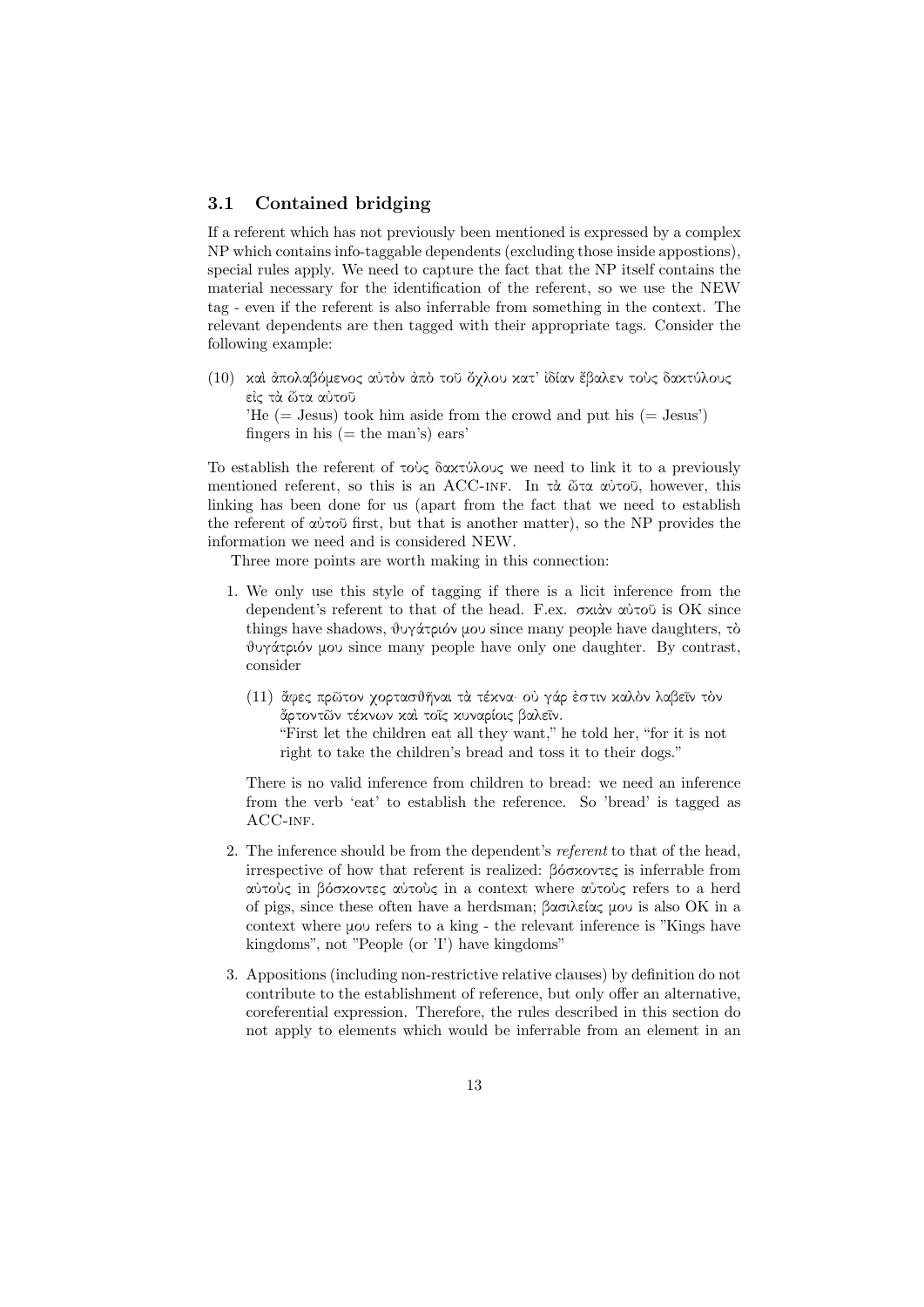apposition. Consider τὸν Πέτρον καὶ ᾿Ιάκωβον καὶ ᾿Ιωάννην τὸν ἀδελφὸν ᾿Ιακώβου. Peter, James and John are inferrable from a previous mention of οἱ μαθηταὶ αὐτοῦ and are all treated as ACC-inf. The fact that the OLD referent James appears inside an apposition to John does not change its status.

## 3.2 Special genitives

### 3.2.1 Complex nouns

Some genitives are not referential, but only part of complex nouns. Examples are the son of man, the title Jesus uses to refer to himself, and the mount of Olives, a hill outside Jerusalem. man and olives are not tagged in these constellations. Most but not all of these are proper names.

We use non-compositionality as the criterion to decide whether a gentive is part of complex noun which has a single referent. Phrases which function as proper names, but are compositinal (e.g. ἡ βασιλεία τοῦ θεοῦ 'the kingdom of God') are not treated as complex proper names. In this case the dependent is tagged

When the head is a proper noun, we also consider dependent genitives parts of this name. So ᾿Ιάκωβος τὸν τοῦ Ζεβεδαίου 'John son of Zebedaeus' is treated as meaning 'John Zebebaieson'.

### 3.2.2 Descriptive genitives

The Greek of the New Testament sometimes uses the genitive of an abstract noun in cases where we would expect an adjective in 'normal' Greek. Examples are 'son of peace' (meaning 'peaceful man'), 'judge of injustice' (for 'unjust judge') and so on. These genitives are not tagged.

### 3.2.3 Definitive genitives

Some genitives, the definitive genitives of Greek and Latin school grammar, are appositional in character. An example is 'the country of Norway', 'arbor fici', τὰ ὅρια Τύρου 'the country of Tyros'. Generally a genitive can be considered definitive if it is the case that a sentence of the form 'DEPENDENT is a HEAD' (e.g. 'Norway is a country') is true. Just like appositions, these genitives are not tagged.

## 4 Some special constructions

## 4.1 Subjects of deontics and 'one' (= German  $man$ )

There are a lot of deontic statements in the New Testament. The subject of these can be expressed with a 2. person verb with a pronoun or a prodrop; or a 3. person/infinite verb with a  $pro.$  These are all tagged as KIND.

TODO: fix up the Sermont of the Mount in Luke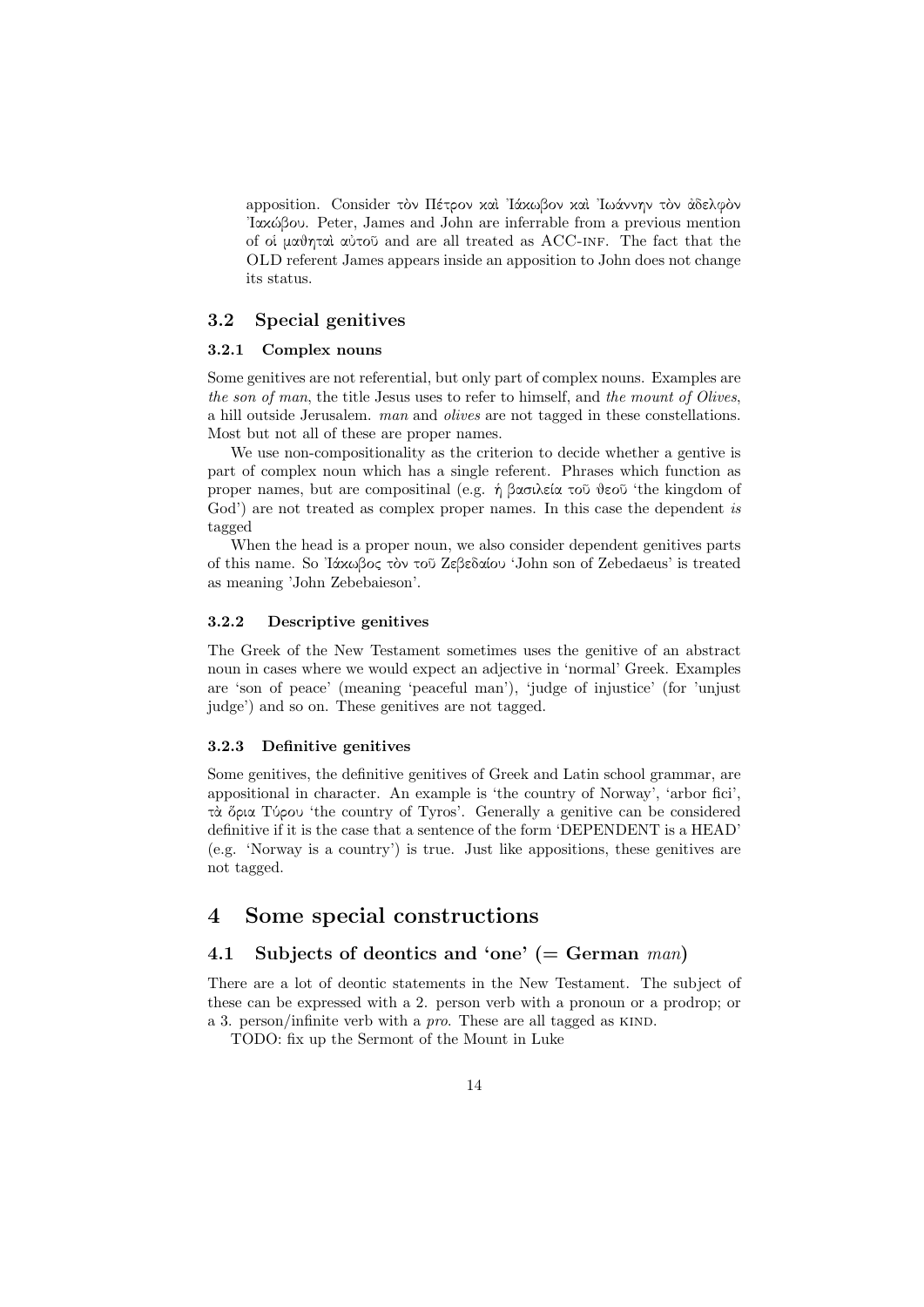## 4.2 Comparisons

In comparisons like You walk like a duck, indefinite NPs are typically treated as non-specific. (And not kind, which would often be an option, since comparisons typically refer to generic properties.

## 4.3 Old Testament quotations

The NT contains many quotations from the OT, and these are often devoid of the context necessary to interpret the reference of NPs, so we can find a voice crying in the wilderness] without any previous mention of wilderness. Such referents are tagged as ACC-gen, although references to speaker and addresee as well as pronouns which would find their reference in the original context are still tagged as old (without a link).

## 4.4 Coordination

NP coordination most often involve two NPs that each create a referent, and then those two referents are 'summed' to a complex referent. In these cases, each NP gets the tag it should have based on normal criteria.

In some cases, though, the two NPs are coreferential and just offer different descriptions of the same referent, or  $-$  in the most frequent  $-$  case, coordinated restrictions on a quantifier, as in πᾶς ὁ θεωρῶν τὸν υἱὸν καὶ πιστεύων. In these cases, the second conjunct should not be linked to the first one, instead, each conjunct is given an independently motivated tag, which in almost all cases will be the same for both conjuncts.

### 4.5 Temporal expressions

We do not tag expressions of temporal extension, e.g. NPs such as "for three weeks" and so on.

## 4.6 Noun phrases containing co-referent NPs

Sometimes an NP has a dependent which is coreferent with the whole NP, e.g. ἑαυτοῦ in ὁ ἀφ' ἑαυτοῦ λαλῶν. If such a coreferent dependent follows the head, it can simply given the OLD tag and an anaphoric link to the head. However, if it precedes the head, we would get an unnatural annotation where the dependent 'introduces' the new referent, and the head is OLD and coreferent. To avoid this, we simply do not tag these dependents.

## 4.7 Light verb constructions

Insert list here.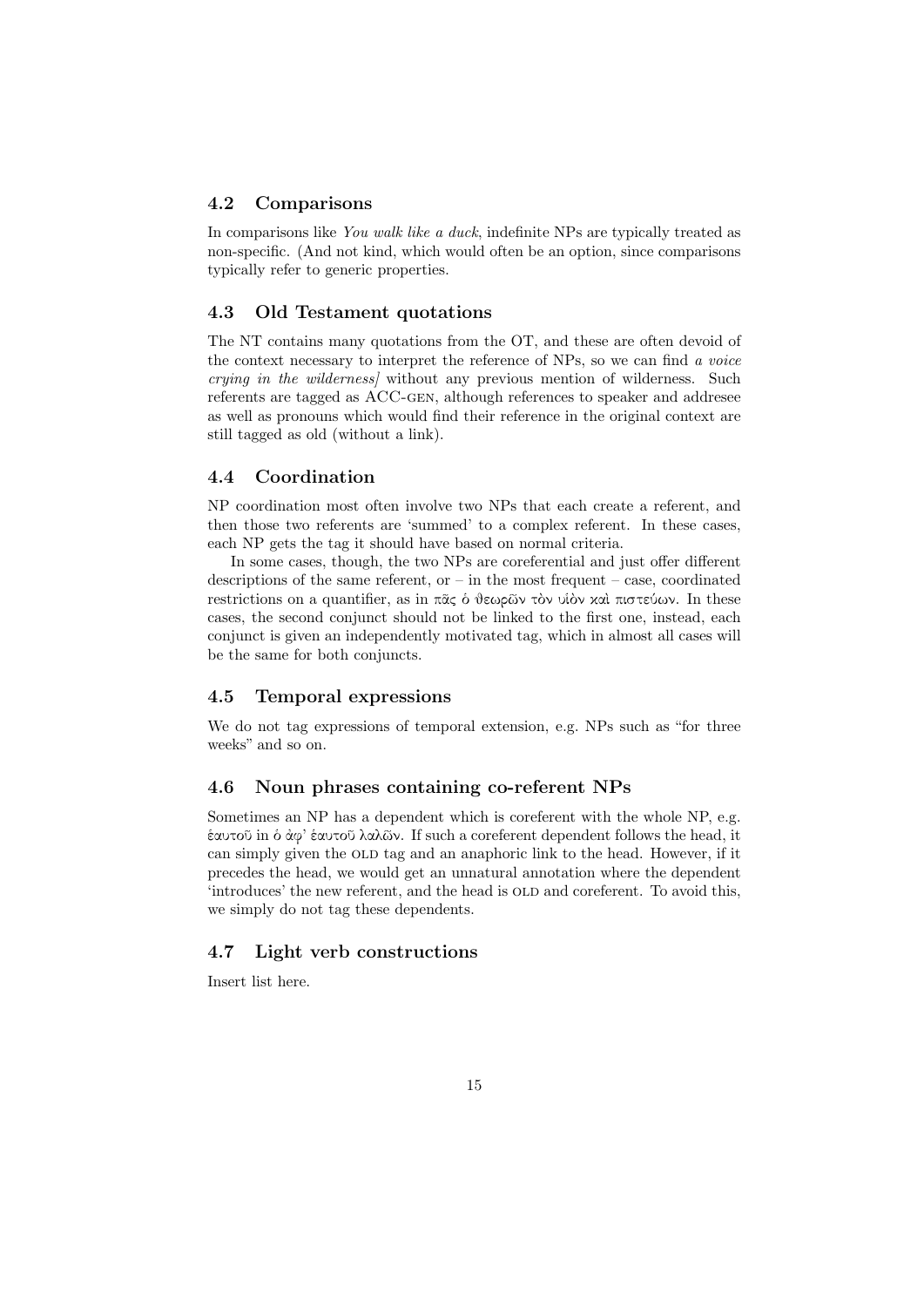## 5 Prodrop elements

The annotation tool allows for insertion of prodrop dependents on any token with verbal morphology: prodrop subjects, objects and obliques are all possible. However, we do not add prodrop elements to all verbs. In particular we do not insert prodrop tokens which are already present in the syntactic annotation via an XSUB-slash. We do not attempt to model the difference between VP coordination and sentence coordination, so we add prodrop tokens even if they are already indicated via 'shared argument' slashes. The only exception is relative clauses with coordinated verbs: we do not add prodrop tokens corresponding to the shared function of the relative pronoun (but we do for any other shared arguments).

We do not add prodrop subjects to adnominal, attributive participles. We do, however, add prodrop subjects to infinitives without XSUB slashes. This would typically be the case for articular infinitives. Imperatives do get prodrop subjects, but not when they are tagged as voc, i.e. when the syntactic analysis suggests they are no longer verbs, as is sometimes the case with ide (in the meaning of *idou*).

Prodrop elements are typically OLD, but in a number of cases other tags are warranted. This is the case with second person prodrops, which are sometimes non-spec. Also, non-spec is used in cases like Some guys came and circumcised him - although in such cases, even NEW is warranted if the referent is picked up in the further discourse. (This is the same criterion as for bare plurals.)

## 6 Anaphoric links

Anaphoric links have been covered in the sections on OLD and ACC-inf referents. A brief summary of the main principles:

- Anaphoric links are set to have a maximum length of 13 sentences
- There are two kinds of links: coreference links and inference links. The latter only occur on elements which are tagged as acc-inf – all other links are interpreted as coreference links, even when they occur on material tagged as new, e.g. in direct discourse
- Links to coordinated referents point to the last coordinate
- Anaphors that summarize a stretch of discourse or a complex utterance should have a link pointing to the last finite verb of that utterance.

### 6.0.1 Split antecedents

In cases where a plural pronoun has a split antecedent, it should be annotated as old, and the anaphoric link should point back to the last referent which is part of the group denoted by the pronoun. Notice that there can be cases where a plural pronoun does not have a split antecedent - but only one singular subset